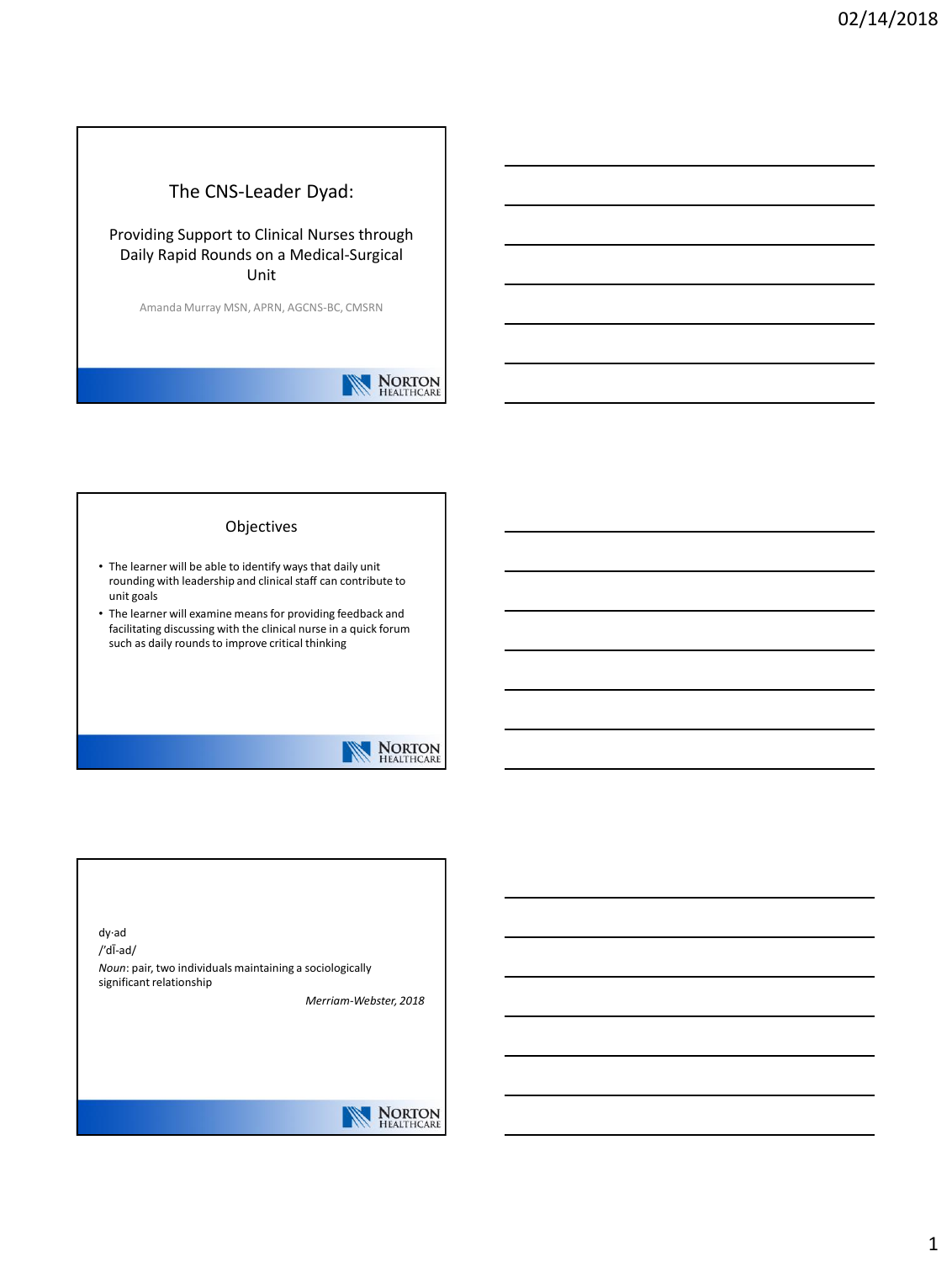### Setting

- Norton Women's and Children's Hospital
	- 373-bed full service facility located in Louisville, KY
	- 5 Medical Surgical Units
	- Oncology Advanced Surgical Unit
	-
	- Orthopedic Surgical Unit Cardio-Pulmonary Progressive Care Unit
	- Specialty Surgical Unit
- Norton Healthcare
- 5 acute facilities
- 13 immediate care centers
- 250 outpatient practice locations



# NORTON<br>HEALTHCARE

#### The CNS Role At NWCH

- The Clinical Nurse Specialist (CNS) role is not common throughout the Norton System
	- Service line based CNSs at one facility
		- Critical Care
		- Medical Surgical
		- Oncology
		- Women's Health
	- Focus on driving outcomes and engaging with nurses and nurse leaders for development
	- Resources for patient care, facilitation, project management, and other needs as they are identified
	- Additionally, serve on a variety of system level committees and projects as leaders and subject matter experts



#### The Manager Role at NWCH

- The Nurse Manager is integral to daily operations
- One manager per unit
- 4 Assistant Nurse Managers (2 days/ 2 nights) • Accountable for unit outcomes, staff retention, patient
- experience, budget, and daily operations

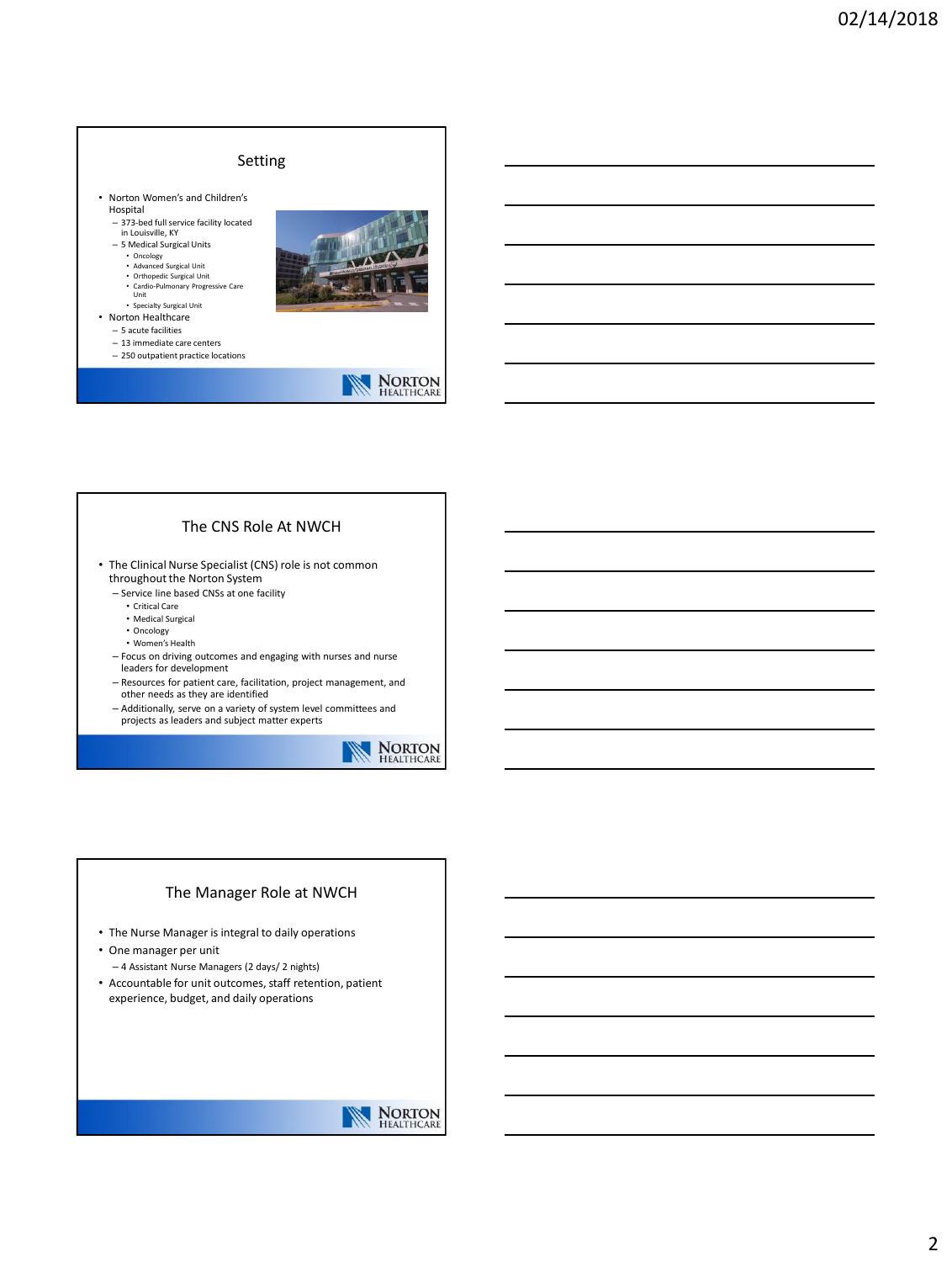### A Unit with Potential…

- Orthopedics Unit- Summer 2016
	- Recently redesigned and more heavily specialized
	- Newer manager, new CNS
	- Anticipated a significant increase in orthopedic surgeries with OR expansion
	- Heavy staff turnover related to management changes and redesign
- Unit was largely underperforming on goals
	- Clinical Outcomes
	- Patient Experience
	- Staff turnover/ engagement

# NORTON HEALTHCARE

#### Need for Change

• Meetings with manager and CNS to plan a map for the unit

- Increased focus on engaging staff
- Manager wanted to build trust
- CNS wanted to be available as a clinical resource
- Seeking improvement on orthopedic measures • Already Joint Commission accredited for orthopedics
- System goals in place to be improved/ maintained – Improvement for general HAC measures
- Unit looking for a way to reduce lines and therefore CAUTI/ CLABSI
- Looking to improve unit throughput and discharge planning



#### Structure

- Daily unit rounds were decided on based on previous successes with other organizations
- A small group consisting of stakeholders was engaged to develop the structure

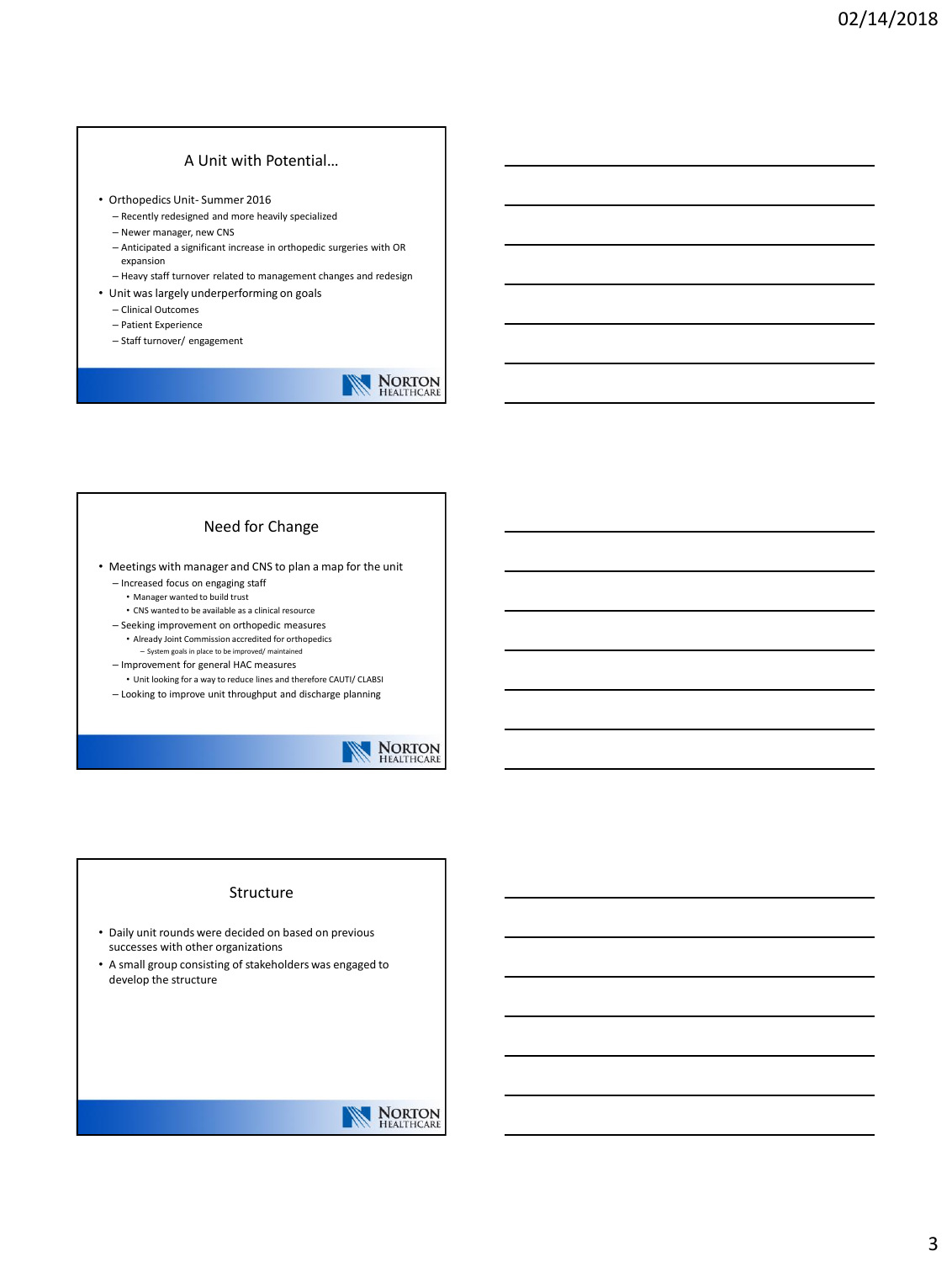#### Rounds- Initial Plan

- "Plan for the Day, Plan for the Stay"
	- Occur at 10:00 daily (M-F)
	- Participants: manager, CNS, case management, clinical nurse, and others as needed
		- Participants have included: physical therapy, chaplains, assistant nurse
	- manager, orthopedics nurse practitioner, pharmacy, and others – Goal is to complete rounding on the unit in less than one hour
		- Not focused on report
	- Looking for specific patient information
		- Focus on safety, quality, and experience
	- Rounding group approaches the nurse (two nurses' stations)

# **NORTON**<br>HEALTHCARE

#### Implementation

- Information given to staff in the form of announcements at staff meetings and flyers
- Manager and CNS spent time on the unit talking about upcoming change and structure and what to expect
- Initial message was that it might take some time for the staff to get into the habit of participating





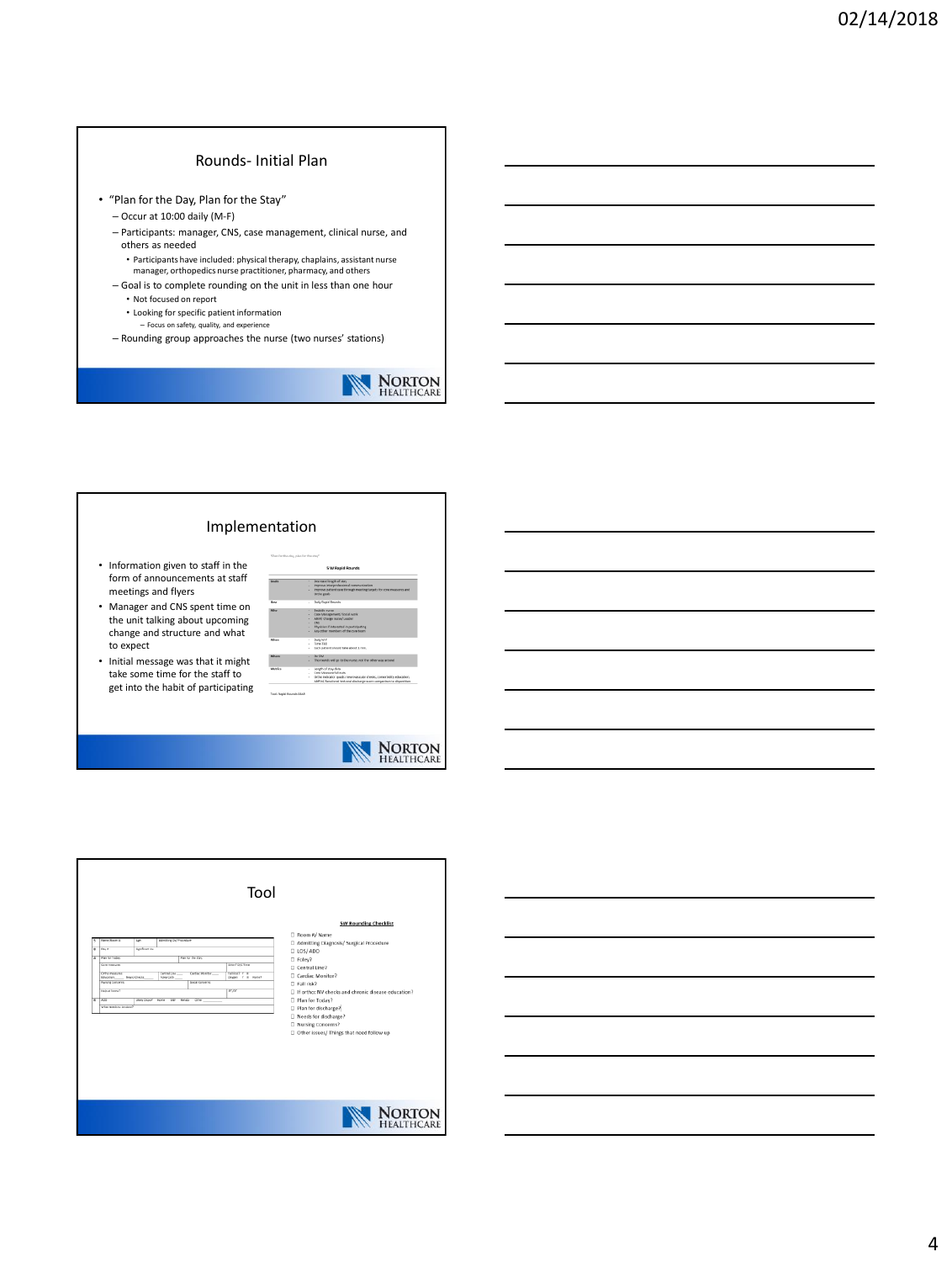### Facilitating the Rounds

- CNS and ANM/ Manager come prepared with basics – Patient list, invasive lines, general concerns – Utilize EMR tools and reports
- Nurses come prepared with appropriate information – Plan of care
	- Questions that they may already have
- Needs that have not been met
- Quality measures addressed
- Feedback and open discussion – Will sometime happen in group
	- Otherwise, schedule time follow up outside of rounds



#### Since Initial Roll Out

- After 6 months of participation – CNS added additional units; participates in rounds once a week but goes to unit daily for follow up from rounds
	- Manager has transitioned responsibility to ANMs
	- Added bonus of improved critical thinking by ANMs
- After 12 months of participation
	- Staff seek out rounding group – Use it as an opportunity for students/ new
	- hires
	- Added focus on patient experience and nonclinical needs



No decrease in rounding! Behavior hardwired.

#### Outcomes

- Unit remained CLABSI and CAUTI free for the rest of 2016 and 2017!!
- Significant reduction in line days
- Ortho outcomes – Recertified by Joint Commission
	- Reduced length of stay
- Overall reduced length of stay (2016 to 2017)
- Associate engagement
	- Opportunities for growth shifted from on unit support to interfacility needs (equipment, etc)
	- Support on the unit became a strength